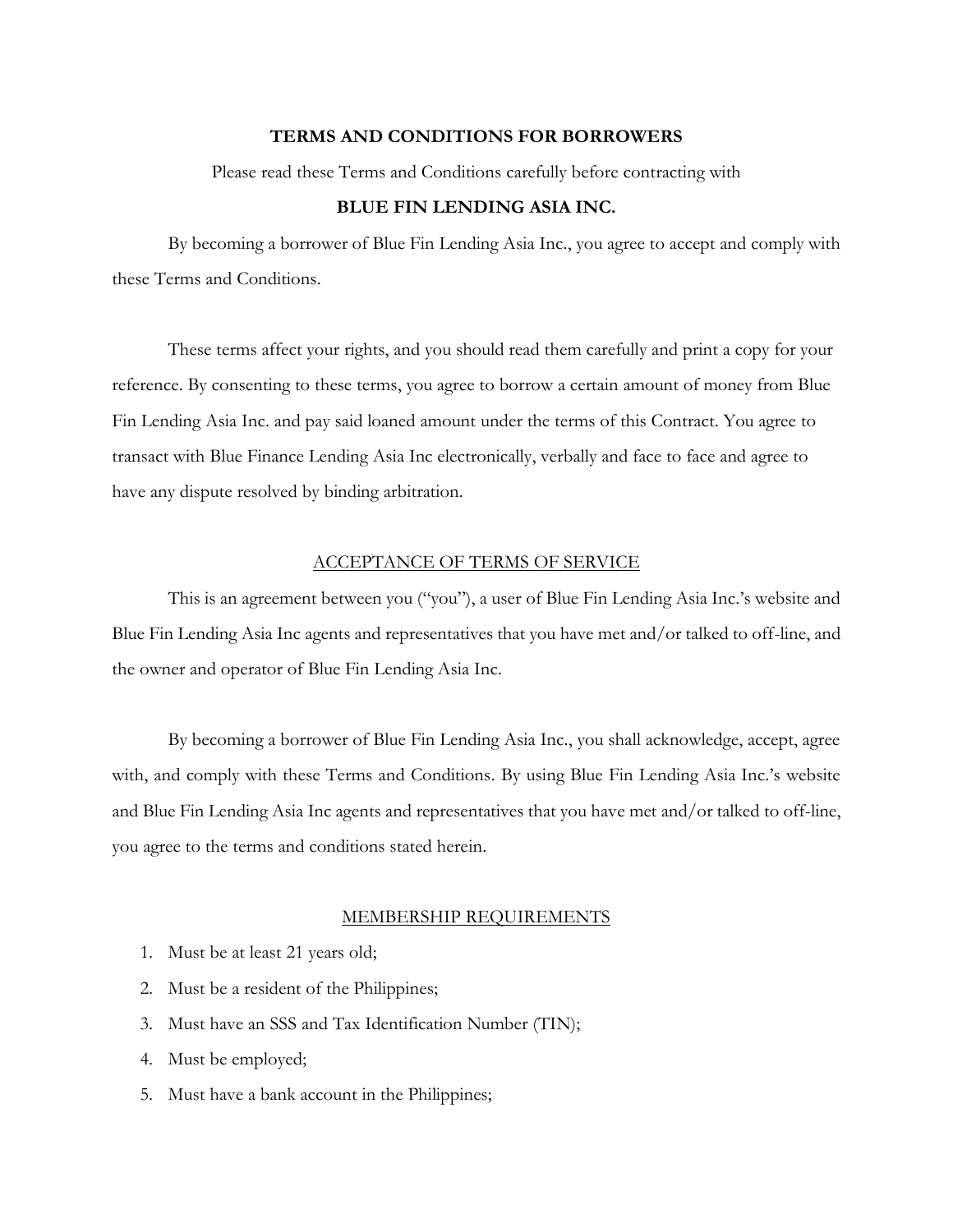- 6. Must have your salary paid electronically into your bank account;
- 7. Must have online banking access to your salaried account;
- 8. Must not be a defendant in a civil action.

### LOAN TERMS

- 1. Your loan will have a principal balance in the specific amount and on the terms set forth in the disclosure provided to you through your online Blue Fin Lending Asia Inc. account and/or by email and/or from Blue Fin Lending Asia Inc agents and representatives that you have met and/or talked to off-line, face to face and/or on the phone.
- 2. You agree and acknowledge that the initial loan disclosures made to you are estimates.
- 3. Loans will be unsecured and are closed-end loans with terms up to 12 months.
	- An **unsecured loan** is not protected by any collateral. If you default on the **loan**, the lender can't automatically take your property.
	- A **closed-end loan** is a type of loan in which a fixed amount is borrowed and then paid back over a specified period in installments or in a single payment.
- 4. A borrower may apply for a loan amount based on the loan product he/she intends to avail: depending on the loan product, Blue Fin Lending Asia Inc. loans may range from a minimum amount of Php 4,000 and a maximum of Php 15,000 for borrowers.
- 5. Daily add-on interest rates are applied to each loan application based on underwriting process results and the loan product.
- 6. A service fee could be charged and will vary depending on the loan product and what your Borrower status is with Blue Fin Lending Asia Inc.
- 7. Should you apply for a loan as a Borrower, your loan application will undergo the necessary underwriting and approval process.
- 6. Blue Fin Lending Asia Inc. supervises the lending process.

# INFORMATION VALIDATION AND CREDIT VERIFICATION

7. We reserve the right to verify any information you submit, by requiring you to provide read only access to your online banking account or by submitting your up to date bank statements. Under no circumstances are your online banking login details visible to Blue Fin Lending Asia Inc. or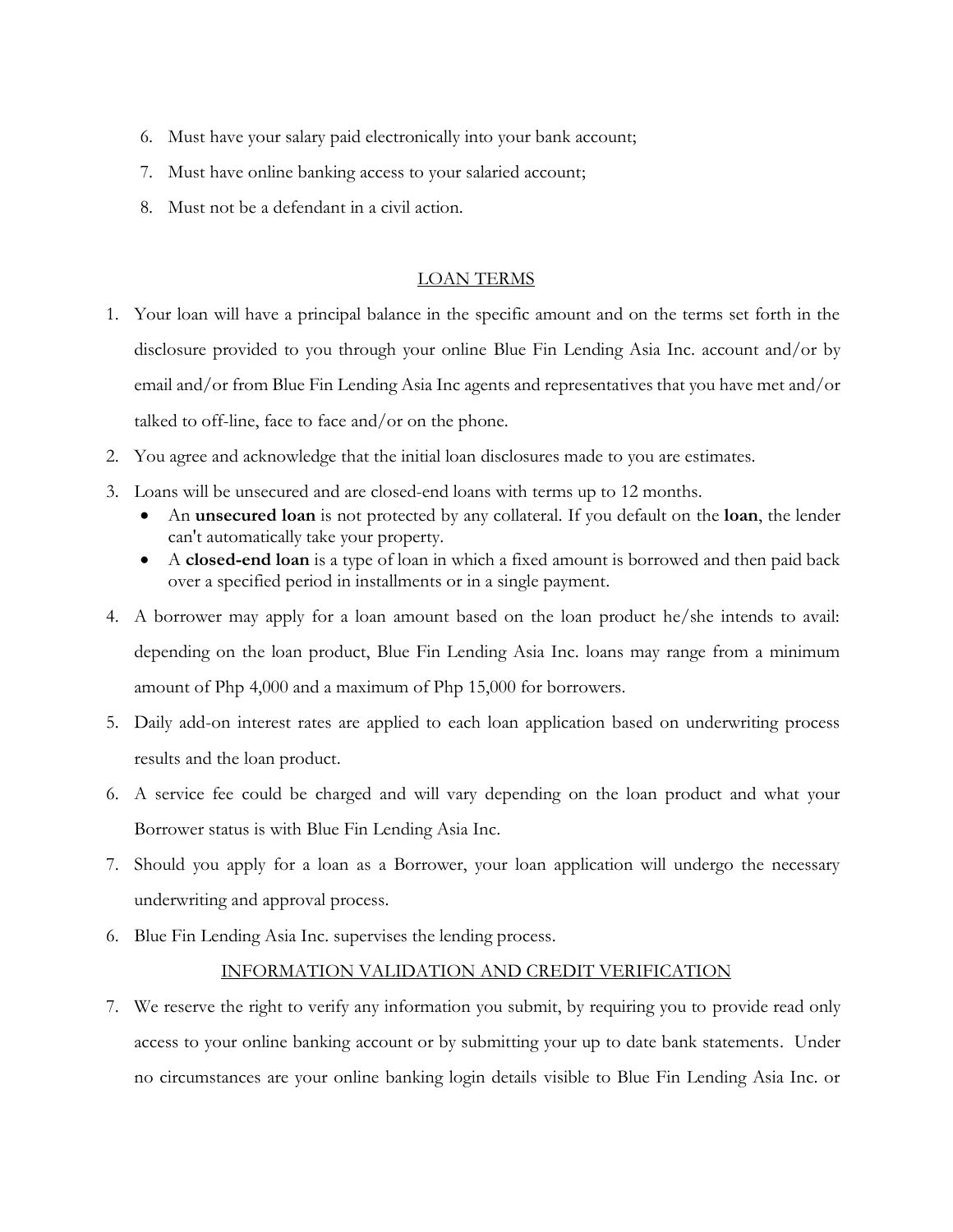stored on its servers. They are provided via an electronic portal to our authorized open banking partner and the logins are deleted once the bank statements have been analyzed. They can be provided manually, in screen shots or paper copy to support our off-line lending operations.

- 8. You hereby consent to the sharing of your necessary personal information to Blue Fin Lending Asia Inc. and other third party credit bureaus for purposes of credit investigation, credit reference checks, scoring and the like and to the collection, usage, process, and storage.
- 9. You hereby authorize Blue Fin Lending Asia Inc. to request and obtain data from a third party to verify any information you provide to us in connection with your loan request.
- 10. We may terminate your application at any time at our sole discretion.

#### BORROWER REGISTRATION AND LOAN APPLICATION PROCESS

You acknowledge and confirm that, when you apply to borrow money through Blue Fin Lending Asia Inc., you will be borrowing money from Blue Fin Lending Asia Inc. as a Lender and you are not borrowing money from any member of Blue Fin Lending Asia Inc..

#### **Borrower Registration**

- 1. Registration is done through the website or by speaking to an authorized representative of Blue Fin Lending Asia Inc off-line by clicking "Apply" and following the displayed instructions.
- 2. You must completely fill out the application form on our website, or on paper copy provided by an authorized representative of Blue Fin Lending Asia Inc off-line by providing factual information.
- 3. You must provide an active email address.
- 4. You must provide an active, local mobile telephone number.
- 5. You must verify the mobile number through a One Time Pin (OTP) which will be sent to the registered mobile number by the system, or it will be called by an authorized representative of Blue Fin Lending Asia Inc, and you will speak to someone there.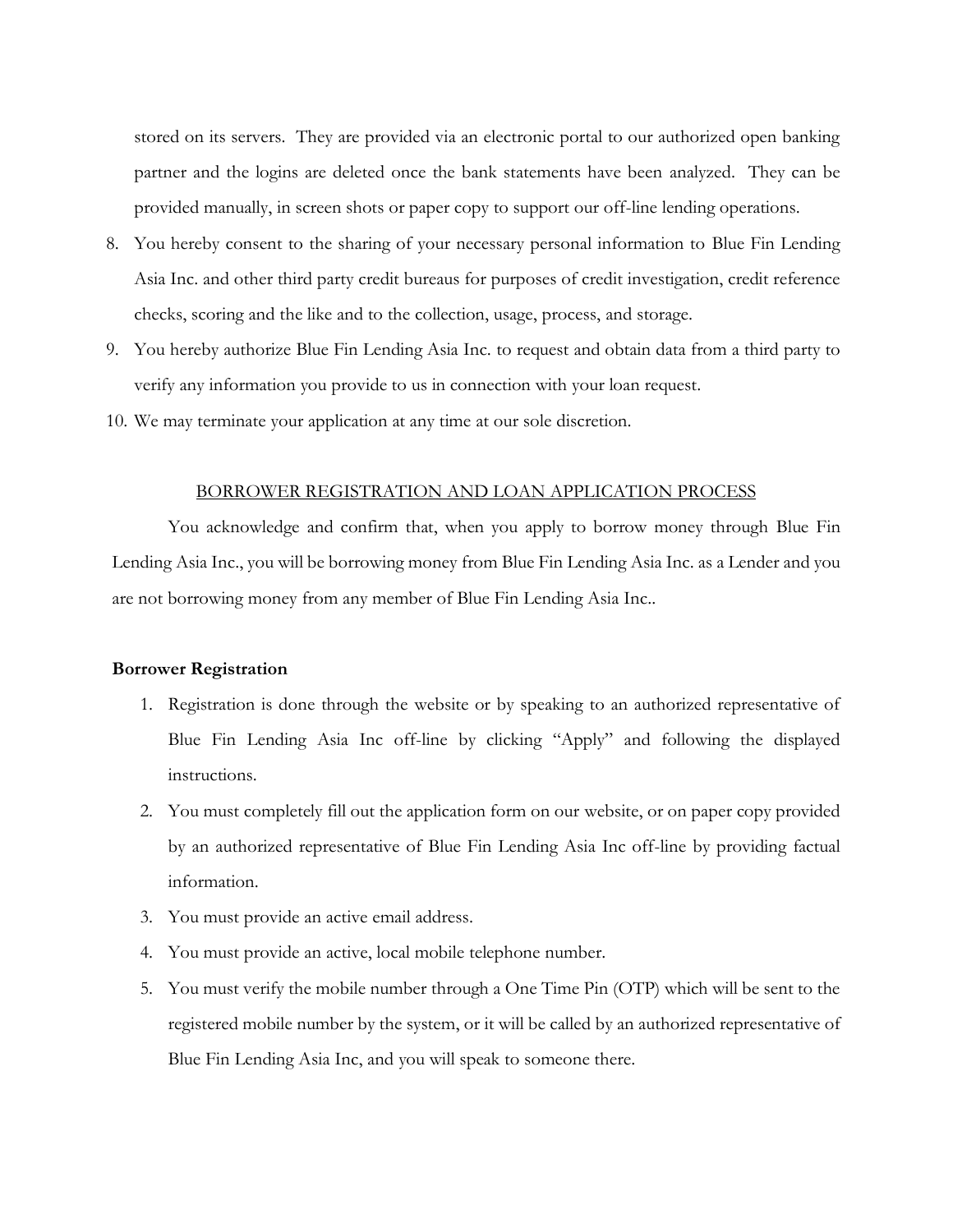- 6. Once your mobile number has been verified, you may continue the application process offline.
- 7. You can then access your Members Area wherein the information about your account is indicated. The Members Area is for updated information.

### **Loan Application Process**

- 1. You must provide the basic loan terms that you are applying for.
- 2. You must provide factual answers to credit-related questions.
- 3. You must provide read only access to your online banking service so that your bank statements can be analyzed by our systems. You have the option to provide your bank statements to an authorized representative of Blue Fin Lending Asia Inc off-line, for analysis and underwriting.
- 4. Your loan application will only be processed once you have provided all the required information and documents.
- 5. In most instances we can provide a decision within the same day.

### **Loan Application Approval & Credit Checking**

- 1. Blue Fin Lending Asia Inc. will verify your loan application.
- 2. We will attempt to approve your loan application quickly, once we have spoken to you, and when you have uploaded or supplied all relevant documents including your Government Issued ID, in addition;
- 3. You must constantly adhere to the inquiries and requests of our underwriting team and an authorized representative of Blue Fin Lending Asia Inc off-line to allow the process of validation and verification. This will be done by actively responding to all communications from our underwriters and from an authorized representative of Blue Fin Lending Asia Inc off-line.
- 4. Once the application has been verified and approved, you will be notified quickly by email, SMS or a phone call, or face to face from an authorized representative of Blue Fin Lending Asia Inc and in addition notification will be sent to the Borrower Dashboard, your mobile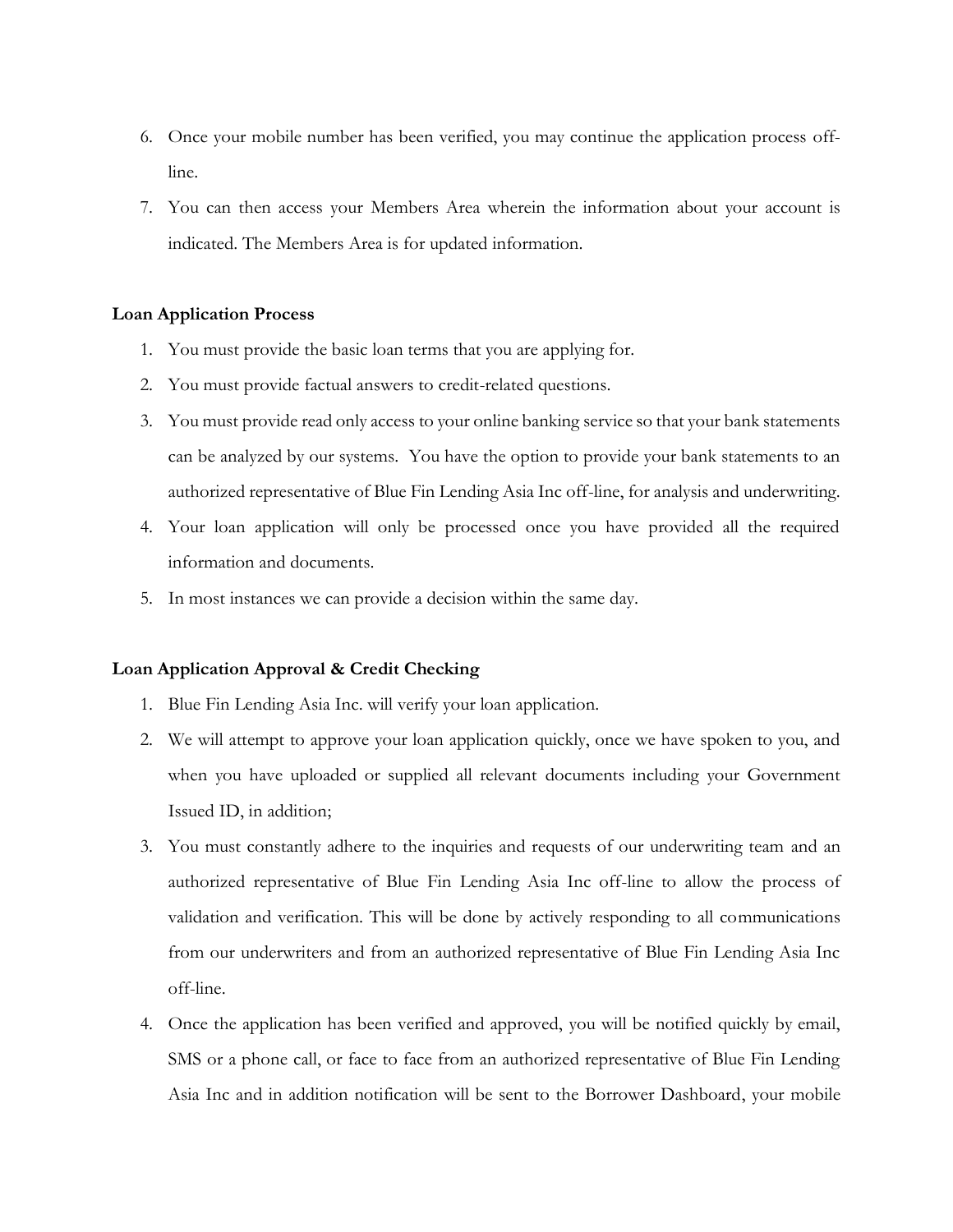telephone number and your e-mail address, and you will be asked to sign your loan documentation provided by Blue Fin Lending Asia Inc..

5. Signatures are done with a pen and with an authorized representative of Blue Fin Lending Asia Inc off-line

## **Loan Application Rejection**

- 1. Blue Fin Lending Asia Inc. reserves the right to reject loan applications at its sole discretion.
- 2. If your loan application is rejected, you will be notified in real time via SMS, email or face to face; and in addition, notification will be sent to the Borrower Dashboard and your e-mail address.
- 3. If your loan application is rejected, you may re-apply after 90 days.

## **Disbursement of Loan Proceeds**

- 1. After accepting and signing the loan documentation, Blue Fin Lending Asia Inc. will transfer the loan amount electronically into your bank account. The amount of time before the funds are available will depend upon your bank.
- 2. Disbursement process is initiated once we have approved and received your signed loan documentation and signed policies.

### **Payments**

- 1. The amount of the monthly or other scheduled payments payable to Lenders in respect of the loans will be set out in the Loan Contract.
- 2. A detailed payment schedule will be provided to you following your approval by email and such information is also available through your account and from an authorized representative of Blue Fin Lending Asia Inc off-line
- 3. We will collect the payment amounts pursuant to the terms set out in the Loan Contract.
- 4. The scheduled payments payable due may be viewed on your Account Dashboard.
- 5. You may pay an entire loan early at any time, provided you pay the principal amount outstanding, together with the interest and fees due until the end of the day in which the loan is so repaid.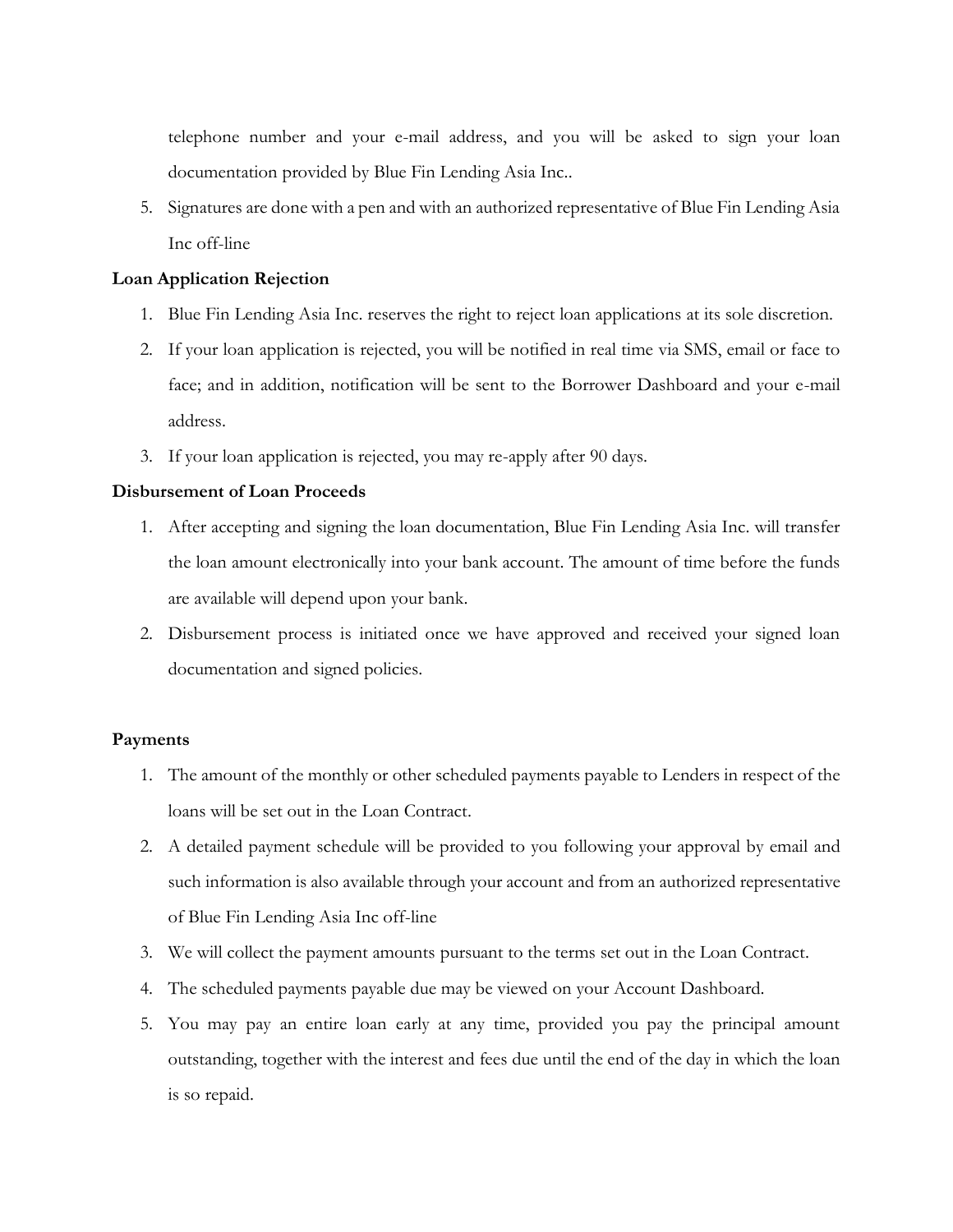6. In certain circumstances such as in cases of Default, Blue Fin Lending Asia Inc. may, but is not obliged to, enforce certain terms of each Loan Contract. In such a case, you are liable to pay any attorney's fees, filing fees, and costs if we must take any legal action before the appropriate courts to enforce these Terms and Conditions.

## **Default**

- 1. If you miss a payment or only partially pay the amount due, you will be contacted and asked why you have missed a payment, and Blue Fin Lending Asia Inc. will attempt to understand the nature of the problem and seek to assist.
- 2. We reserve the right to contact you by any method necessary including, but not limited to, via letter, email, phone call, or SMS or through an authorized representative of Blue Fin Lending Asia Inc off-line
- 3. Failure to collect the payment one day after the payment was due will result in your account being treated as an overdue account, and Blue Fin Lending Asia Inc. shall charge you a late payment penalty of 3% of the scheduled amount due and will continue to attempt to collect the funds. Blue Fin Lending Asia Inc. may refer the missed payment to a debt collections agency ("Collections Agency").
- 4. If payment still has not been made (29) twenty-nine days from the date payment was due, Blue Fin Lending Asia Inc. shall charge you a further late payment penalty of 2% of the scheduled amount due.
- 5. After this period, we will not apply any further late payments penalties and the most you will be charged is the amount approved by the Securities and Exchange Commission (SEC) at the time of the loan being issued.
- 6. Save exceptional circumstances (such circumstances being deemed exceptional by Blue Fin Lending Asia Inc. in its absolute discretion from time to time), depending on the loan product, if you miss, fail to pay or only partially pay two (2) or more consecutive payments, or if you otherwise fail to comply with any term or condition of the Loan Terms and Conditions, the loan will be placed into default and we will issue a default notice and termination notice and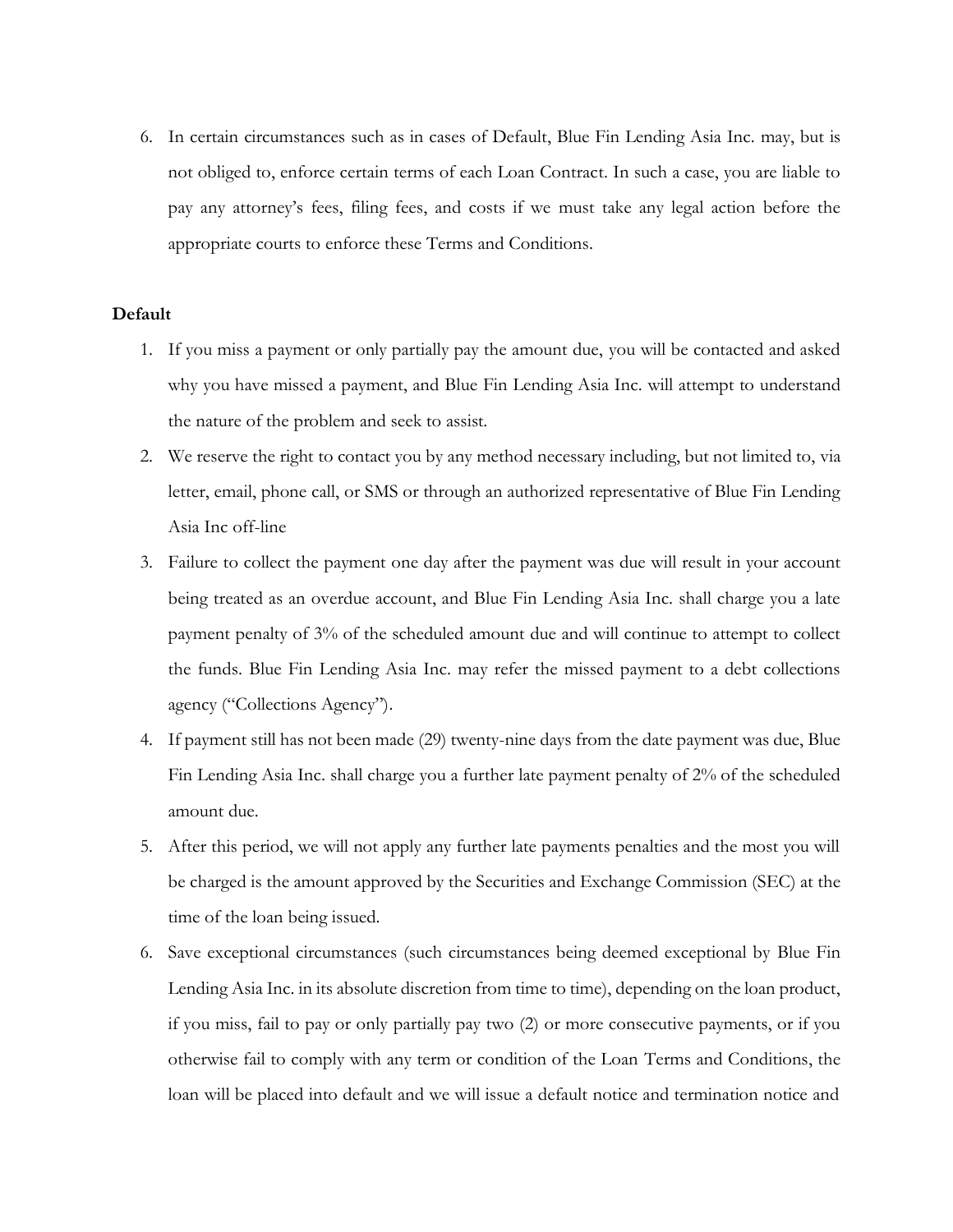will pursue a legal action against you for the total scheduled amount outstanding, including corresponding penalty charges accrued while being in default. You will be given 15 days' notice before filing the appropriate legal action against you.

# **Right of Withdrawal:**

1. You have the right to withdraw from this loan agreement without giving any reason before the end the 3-day cooling off period.

- a) The cooling off period begins on the day the loan agreement is signed.
- b) You must notify us using the information provided in the Contact Us section of our website.
- c) If you do withdraw within the cooling off period, you must repay the disbursed amount within the 3 day cooling off period and you must provide evidence of such payment.
- d) Your right to withdraw from this loan agreement will be lost if you do not exercise the right within the cooling off period specified above.
- **e)** The Right of Withdrawal is subject to a fair use policy, repeated or excessive withdrawals on subsequent loans will result in the loss of your right to withdraw

**Cancellation Rights**: You have the right to cancel your application any time before the disbursed amount is sent to your bank account.

a) You must notify us using the information provided in the Contact Us section of our website.

**Marketing Opt Out**: you may opt-out of our use of your data for marketing purposes at any time.

- a) you may do this by responding to any of our email communications with "remove" in the subject line, replying "stop" to any SMS messages or by requesting to be opted out using the information provided in the Contact Us section of our website.
- b) You are not permitted to opt out of communications required to manage your loan agreement or regulatory notices.
- c) If you opt-out of our use of your data for marketing purposes, we will honour such choice once we have had a reasonable opportunity to process your request.
- d) We reserve the right to take reasonable steps to authenticate your identity with respect to any such request or other enquiry.

**Overpayments:** we will immediately refund any payment that is made or collected in error.

- a) Please notify us of any overpayment or payment sent in error using the Contact Us information provided on our website.
- b) We reserve the right to take reasonable steps to authenticate your identity with respect to any such request or other enquiry.